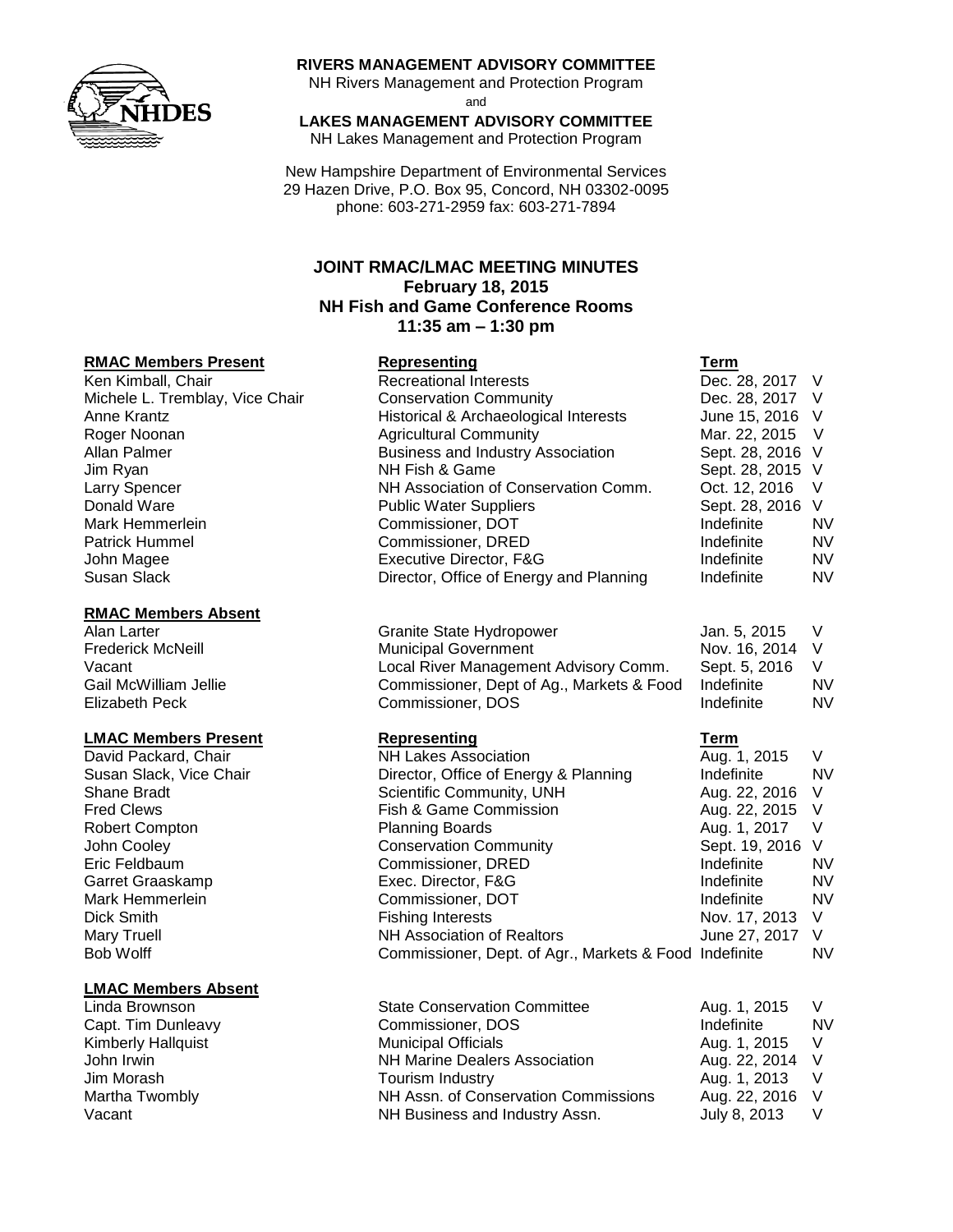#### **DES Staff Present**

Carolyn Guerdet Water Division

#### **Guests**

**Meeting Was Called to Order**

LMAC Chair Dave Packard opened the meeting at 11:45 a.m.

### **I. Introductions/Announcements**

Chair Packard asked everyone to introduce themselves. There were no announcements.

### **II. Future of the Rivers and Lakes Programs**

1) Governors 2016-2017 Budget

Ted Diers explained that the budget proposed by the Governor fully funds NHDES programs, including the seven (7) general funded positions within the Watershed Management Bureau (WMB). NHDES has an annual budget of about \$200 million dollars, the majority of which is the State Revolving Funds loan program. Of the \$19.5 million general fund dollars that NHDES receives, over half is passed through directly to communities as grants, etc. The remainder supports staffing. If budget cuts are required, they will have to come from staffing. For WMB, a staffing cut will eliminate the program in most cases, as most programs only have one full-time staff member. The budget added some Dam Safety Inspector positions. Diers recommended monitoring the House budget during March, before the budget crosses over to the Senate.

The federal budget is status quo. A bright spot is the state boat registration fee was raised last year, which will double amount of money available for work on invasive species projects. There are 49-50 projects going on right now.

#### 2) Possible Changes to the Programs

David Rosengarten was introduced as the new part-time program assistant in the Watershed Management Bureau. He will be providing some assistance to the Rivers and Lakes Programs.

Jacquie Colburn reported that the LMAC and RMAC Chairs and Vice Chairs met with senior leadership and RMPP/LMPP staff on January 16, 2015 to discuss the budget and how to modify the programs, since very little time is dedicated to the Lakes Program and so much Rivers Program time is spent on administrative tasks. As a result of that meeting, staff presented three approaches to improve the programs and make them more effective, ranging from administrative changes to moving to a combined watershed-based program:

### *3 Suggested Program Improvement Approaches:*

- Process Approach This would be administrative changes to the existing programs along the lines of those implemented or begun recently, including administrative efficiency improvements, updating RSA 483, and the recent LEAN process improvement exercise regarding LAC permit application reviews.
- Watershed Approach This would involve change throughout the WMB and how we look at, monitor, regulate, plan and manage the watersheds. Ted would like the Watershed Bureau to move towards this type of basin approach, similar to Vermont. The Rivers and Lakes Programs could be used to integrate what we do as a department, such as unified monitoring and reporting as well as integrated problem identification and prioritization. It would require rule and statute changes, and reallocation of NHDES resources. The goal would be a science-based, decision making process with a positive effect on water quality.

Jacquie Colburn Rivers and Lakes Programs Watershed Management Bureau Administrator Darlene Forst Shoreland Program Wayne Ives **Instream Flow Program** David Rosengarten Management Bureau Tracie Sales **Rivers** and Lakes Programs

Larry Sunderland **Former LMAC Member** Mike Tardiff Central NH Regional Planning Commission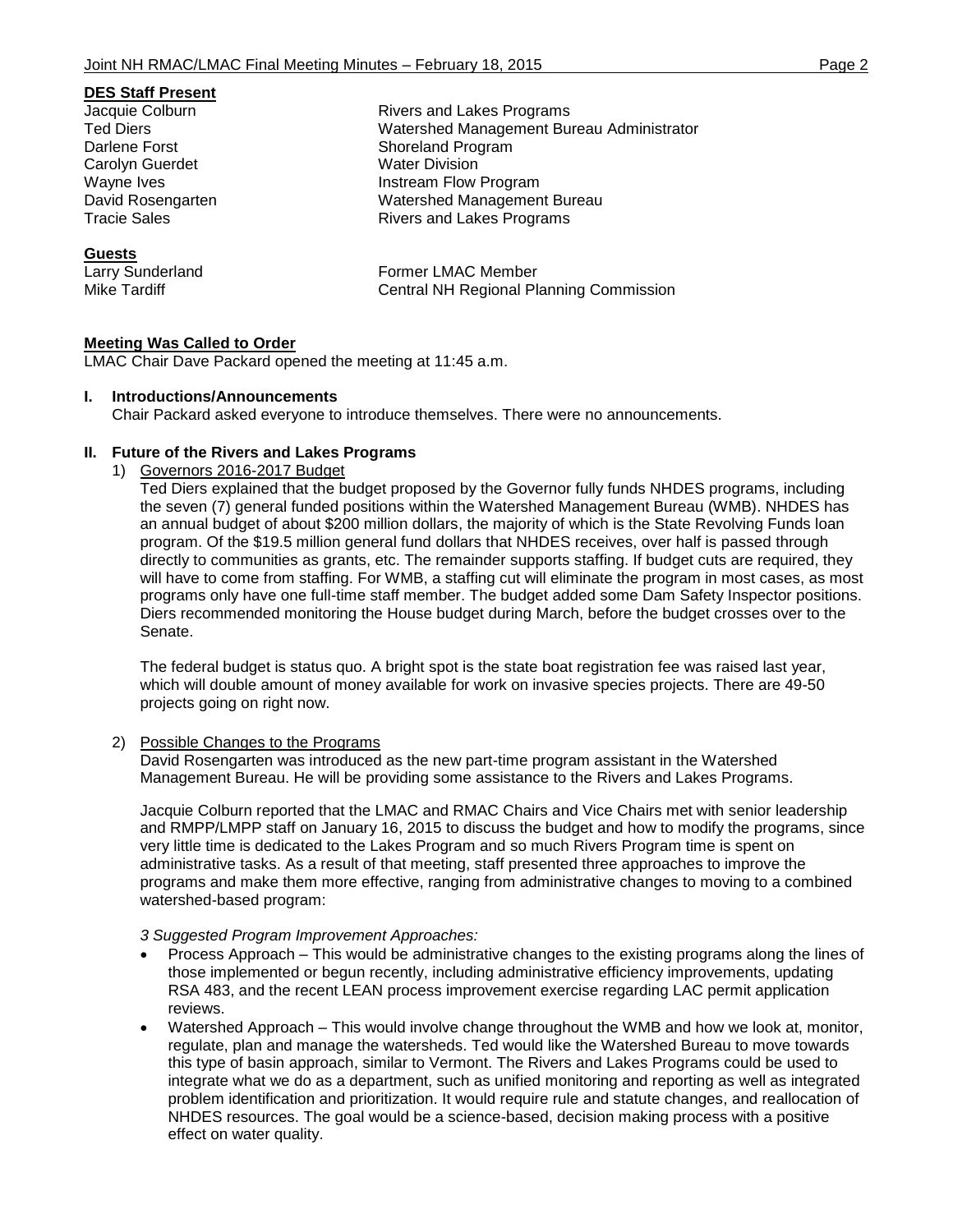Outcome (Hybrid) Approach – This approach would merge aspects of the Process and Watershed approaches.

Diers asked the committees to consider which aspects of the programs have been successful, and which could become more successful with the application of additional resources? Ideally we want to move toward the Watershed Approach, using the Hybrid Approach as an interim step, with the goal of making the programs more effective. Other DES, state and federal (especially the NPDES) programs would be incorporated.

Members discussed the differences between the Rivers and Lakes Programs. All lakes are automatically in the program in a top-down system, whereas rivers have to be nominated and approved by the General Court in a bottom-up process. This is a political approach to rivers, and the nomination process is very labor intensive. Given the top-down nature of the Lakes Program, do lake associations know they are part of 483-A? A science-based watershed approach makes sense, but is hard to accomplish given the emphasis on "local control" in New Hampshire.

Since the Rivers Program nomination rules need to be renewed in 2016, this is a good time to consider modifications to the nomination process. Larry Spencer noted that DES is reactive, not proactive, to nominations, though there is value to the grassroots approach. Ted noted that river protection prioritization exists through active groups that want to protect their rivers and through the prioritization of the 303(d) list (the list of threatened or impaired waters in the state).

Roger Noonan noted that the collective stakeholder process of the RMAC and LMAC is good, giving stakeholders a voice with the Commissioner and bringing information back to the regulated community. Allan Palmer added the benefit of the Committees' involvement and links with other committees, such as the Shoreland Advisory Committee (SAC).

Chair Kimball noted that money goes to fix surface waters that are in trouble, such as those on the 303(d) list, rather than to preserve high quality resources. Ted responded that this is one of the advantages of the Rivers Program, which has focused on high quality resources in the state.

Spencer noted that the Rivers Program statute has to be amended to designate a river, and wondered if the Act could set up a template or method to add rivers instead. Vice Chair Tremblay responded by noting the similarity to the federal Wild and Scenic Act and its bottoms-up approach. Also, if the designation is not in state statute, then it does not get the same level of public recognition.

Chair Kimball brought up management plans, which are part of both programs. However, there are no advantages for developing a lake plan the way there is for a river plan. He proposed that both programs should have all water bodies in the program as the baseline (per the Lakes Program), but if groups take extra steps for their water bodies then they get extra plusses aimed at maintaining existing water quality and characteristics as opposed to remediation. He added that the SWQPA (Shoreland Act) could also be brought within this orbit as it is a central part of both programs.

Vice Chair Tremblay mentioned the long-range management plans in RSA 483 for state-owned lands, and wondered if these could be morphed into the EPA's a-i watershed-based plans, which receive Clean Water Act Section 319 (federal non-point pollution source) funds. She also thought that the local river corridor plans could be retrofitted into a-i plans, and therefore qualify for funding. Ted asked if others thought the corridor management plans were useful. He also noted that the a-i plans emphasize the designated uses of water and water quality, and implementation of the a-i plans has started helping to get waters off of the 303(d) list.

Diers asked committee members to consider where we are today versus where we want to be. What outcomes do we want to see in the future? What is the measurement of the success of this program?

[Discussion postponed to allow Wayne Ives to give his presentation.]

## **III. Instream Flow Program Update**

Wayne Ives spoke about the current status of Instream Flow (ISF) Program and the report that is due to the General Court on December 1, 2015. The pilot study for the Lamprey and Souhegan rivers is in the water management plan implementation phase. The final report is being written, and will cover both the success of the plan implementation to date and recommendations for the future of the Instream Flow Program. The draft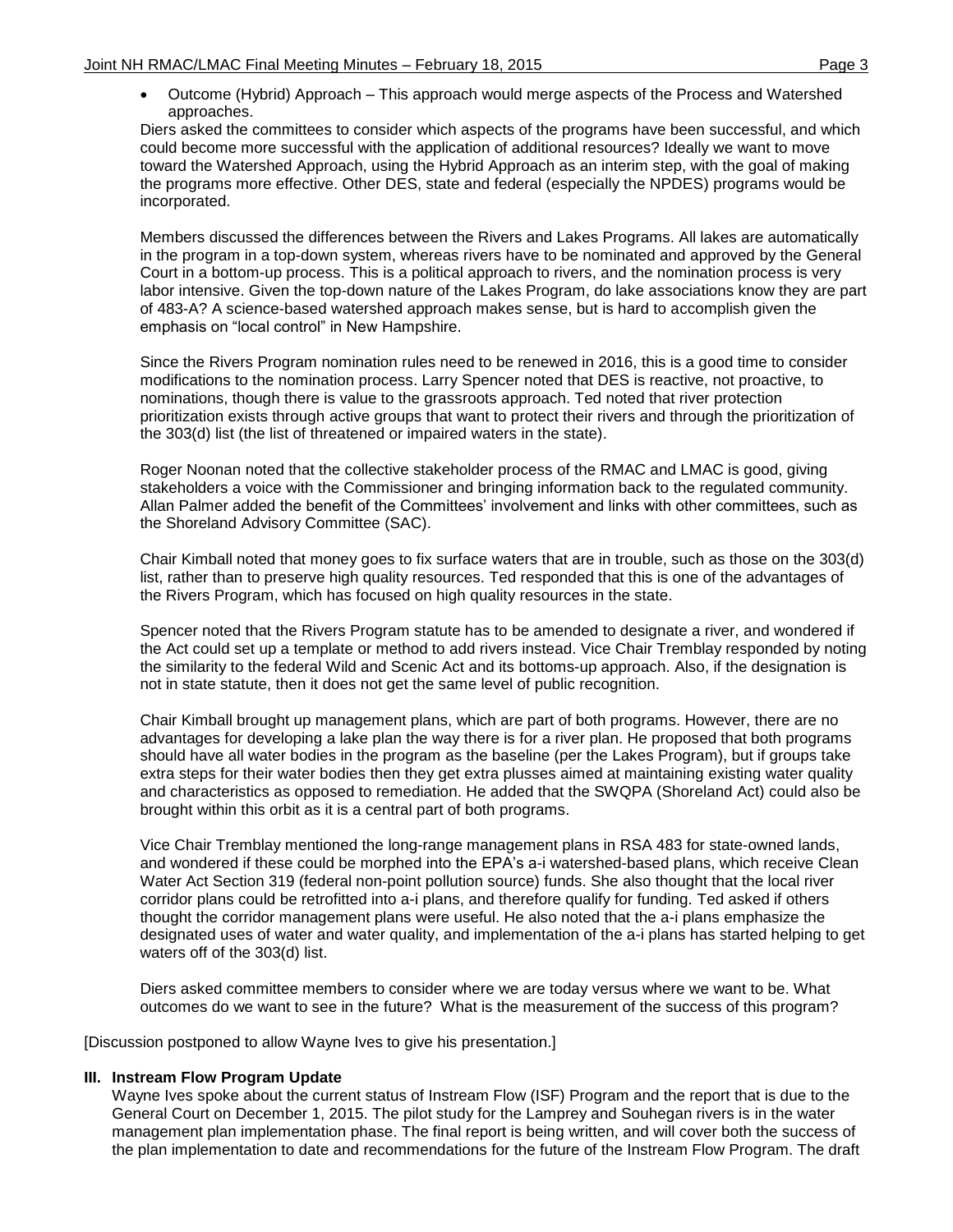report will be released for public comment by September 1<sup>st</sup>, and will be available for review for 30 days after the public hearing.

2015 Instream Flow Report Key Elements:

- Introduction Reviews Protected Instream Flow (PISF) and Water Management Plan (WMP) concepts
- Implementation of WMPs What was done and what was learned
- Impacts of PISF and WMPs How water users were affected, impacts on recreational uses, fish, etc.
- Plan for ISF on Additional Designated Rivers
- Recommendations for Legislation
- Proposal for New ISF Rules
- Summary of Comments

Both the RMAC and LMAC will have a chance to review and make comments on this document.

[12:44 - 12:58 pm Break, Discussion of Possible Changes to the Programs resumed.]

## **II. Future of the Rivers and Lakes Programs (continued)**

2) Possible Changes to the Programs (continued)

Spencer agreed with Chair Kimball's suggestion that all rivers should be in the program, and if communities want to do more, they have that option. Vice Chair Tremblay would like to explore a deputation concept, where a watershed group with capacity could be deputized to have similar opportunities/roles as an LAC. Lake associations could be handled similarly, particularly if they are taking a holistic look at their ecosystem.

Diers asked the group what components of RSA 483-A, the Lakes Program, should be changed, particularly in light of what is not getting done. What components should remain and be strengthened in a cooperative process? When asked if he thought the programs could make these changes, Diers responded that at least some of them could be. He continued by asking if there is a beginning point we can get to by September, or December. How far should we go? Some housekeeping items need to be taken care of first. What can we do for the next legislative session?

Garret Graaskamp asked the group "What outcomes are we looking for?" Diers responded that the statutes are not specific; they talk about water quality, recreation resources, habitat, etc. but have no specific required outcomes. Ideas that were mentioned included a tiered approach to watershed management and different ways to classify lakes, but these are tools used to achieve an ultimate end. What population/audience are we serving in these programs?

Graaskamp suggested starting with a needs assessment, setting high-level goals, identifying the desired condition, and then determining objectives and activities that lead to the desired outcomes. Mark Hemmerlein suggested that the 303(d) list is a good place to start for a measurement tool, and it can bridge management advisory committees and the permitting level, as permits shape water quality through what is allowed on land.

Darlene Forst reiterated that while all lakes are under the Lakes Program, the program adds neither jurisdiction nor protections to those lakes the way the Rivers Program adds Shoreland to designated rivers. However, it does open up some resources.

Diers concluded the discussion by suggesting that the committees identify a process to move this idea forward, understanding that there is not a lot of time.

## **IV. SAC/RMAC/LMAC/PREP Ad-Hoc Sub-committee**

- 1) Discussion of the Ad-hoc Sub-committee's Conclusions and Recommendations RMAC Chair Kimball introduced the Strawman draft document that outlines possible recommendations from the RMAC and LMAC regarding the SWQPA and the Shoreland Advisory Committee (SAC), the latter of which sunsets in December 2015. He noted that this discussion is very relevant to the prior discussion regarding the future of the Rivers and Lakes Programs. He brought three items forward for consideration:
	- 1. Should the RMAC & LMAC absorb SAC's role? Further, should the SWQPA provisions be moved under RSAs 483 and 483-A?